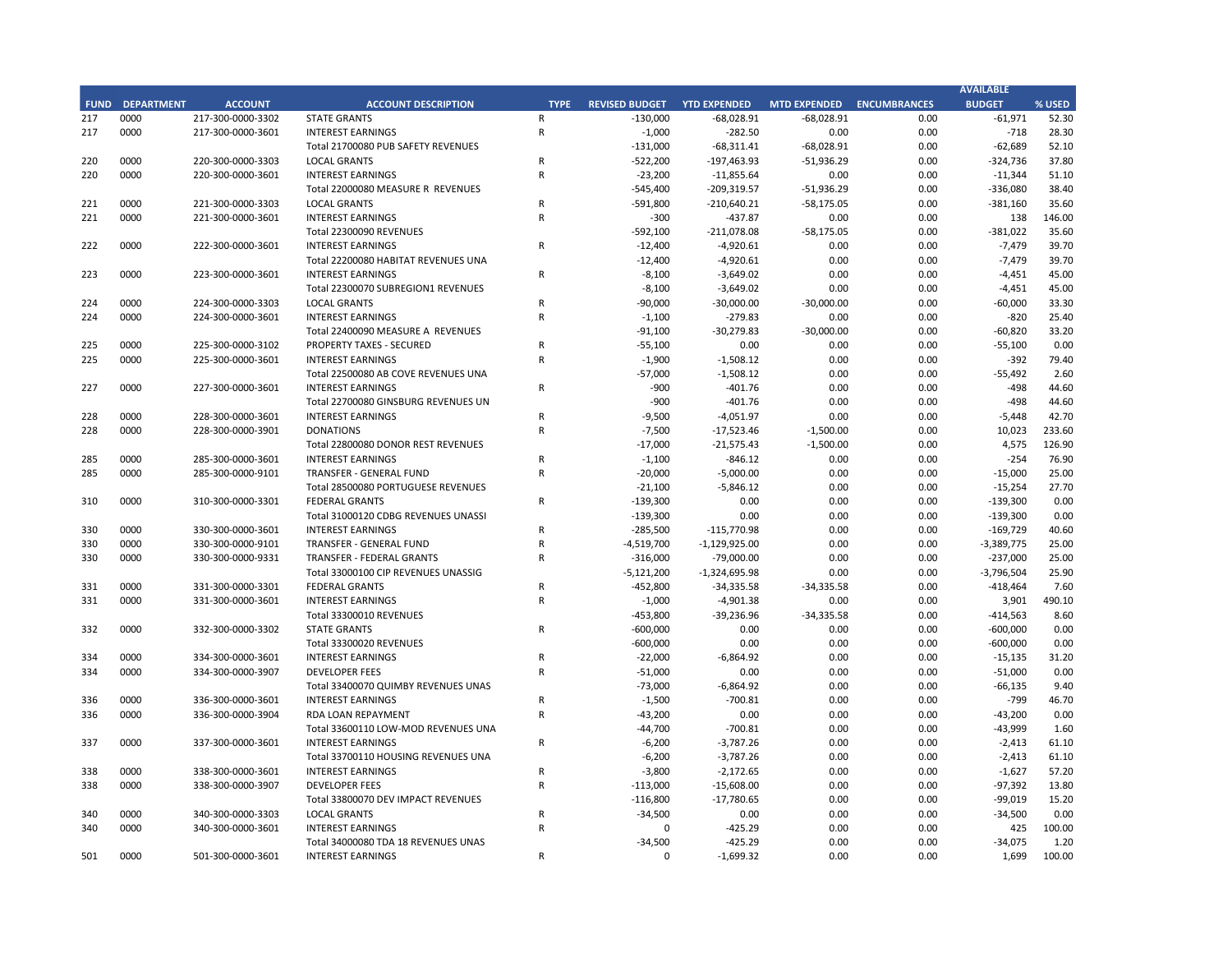## **CITY OF RANCHO PALOS VERDES STATEMENT OF REVENUES - ALL FUNDS October 31, 2018**

|             |                                          |                       | FY 2018-19         |         | FY 2017-18         |                       |           |
|-------------|------------------------------------------|-----------------------|--------------------|---------|--------------------|-----------------------|-----------|
| <b>FUND</b> | <b>FUND DESCRIPTION</b>                  | <b>REVISED BUDGET</b> | <b>YTD ACTUALS</b> | % REC'D | <b>YTD ACTUALS</b> | YEAR OVER YEAR CHANGE |           |
| 223         | <b>SUBREGION ONE MAINTENANCE</b>         | 8,100                 | 3,649              | 45.0%   | 12,266             | (8,617)               | $-70.3%$  |
| 224         | <b>MEASURE A MAINTENANCE</b>             | 91,100                | 30,280             | 33.2%   | 11,629             | 18,651                | 160.4%    |
| 225         | ABALONE COVE SEWER DISTRICT              | 57,000                | 1,508              | 2.6%    | 52,408             | (50, 899)             | $-97.1%$  |
| 227         | <b>GINSBERG CULTURAL ARTS BLDG.</b>      | 900                   | 402                | 44.6%   | 215                | 187                   | 87.2%     |
| 228         | DONOR RESTRICTED CONTRIBUTIONS           | 17,000                | 21,575             | 126.9%  | 5,203              | 16,373                | 314.7%    |
|             | <b>TOTAL SPECIAL REVENUE FUNDS</b>       | 5,703,800             | 1,679,657          | 29.4%   | 1,260,685          | 418,971               | 33.2%     |
|             |                                          |                       |                    |         |                    |                       |           |
| 300         | <b>CAPITAL PROJECTS FUNDS</b>            |                       |                    |         |                    |                       |           |
| 310         | COMMUNITY DEVELOPMENT BLOCK GRANT (CDBG) | 139,300               | 0                  | 0.0%    | 29,562             | (29, 562)             | $-100.0%$ |
| 330         | <b>INFRASTRUCTURE IMPROVEMENTS</b>       | 5,121,200             | 1,324,696          | 25.9%   | 1,203,454          | 121,242               | 10.1%     |
| 331         | <b>FEDERAL GRANTS</b>                    | 453,800               | 39,237             | 8.6%    | 187,788            | (148, 551)            | $-79.1%$  |
| 332         | <b>STATE GRANTS</b>                      | 600,000               | $\mathbf{0}$       | 0.0%    | $\pmb{0}$          | $\mathbf{0}$          | 0.0%      |
| 334         | <b>QUIMBY PARK DEVELOPMENT</b>           | 73,000                | 6,865              | 9.4%    | 5,832              | 1,033                 | 17.7%     |
| 336         | LOW-MODERATE INCOME HOUSING              | 44,700                | 701                | 1.6%    | 34,669             | (33,968)              | $-98.0%$  |
| 337         | AFFORDABLE HOUSING PROJECTS              | 6,200                 | 3,787              | 61.1%   | 1,476              | 2,312                 | 156.7%    |
| 338         | DEVELOP IMPACT MITIGATION (EET)          | 116,800               | 17,781             | 15.2%   | 69,449             | (51, 668)             | $-74.4%$  |
| 340         | <b>BICYCLE &amp; PEDESTRIAN ACCESS</b>   | 34,500                | 425                | 1.2%    | 0                  | 425                   | 0.0%      |
|             | <b>TOTAL CAPITAL PROJECTS FUNDS</b>      | 6,589,500             | 1,393,492          | 21.1%   | 1,532,230          | (138, 738)            | $-9.1%$   |
|             |                                          |                       |                    |         |                    |                       |           |
| 500         | <b>ENTERPRISE FUNDS</b>                  |                       |                    |         |                    |                       |           |
| 501         | <b>WATER QUALITY FLOOD PROTECTION</b>    | 0                     | 1,699              | 0.0%    | 11,168             | (9,469)               | $-84.8%$  |
|             | <b>TOTAL ENTERPRISE FUNDS</b>            | $\mathbf{0}$          | 1,699              | 0.0%    | 11,168             | (9,469)               | $-84.8%$  |
|             |                                          |                       |                    |         |                    |                       |           |
| 600         | <b>INTERNAL SERVICE FUND</b>             |                       |                    |         |                    |                       |           |
| 681         | EQUIPMENT REPLACEMENT                    | 327,200               | 86,938             | 26.6%   | 81,356             | 5,581                 | 6.9%      |
| 685         | <b>EMPLOYEE BENEFITS</b>                 | $\mathbf{0}$          | $\Omega$           | 0.0%    | $\mathbf 0$        | 0                     | 0.0%      |
|             | <b>TOTAL INTERNAL SERVICE FUNDS</b>      | 327,200               | 86,938             | 26.6%   | 81,356             | 5,581                 | 6.9%      |